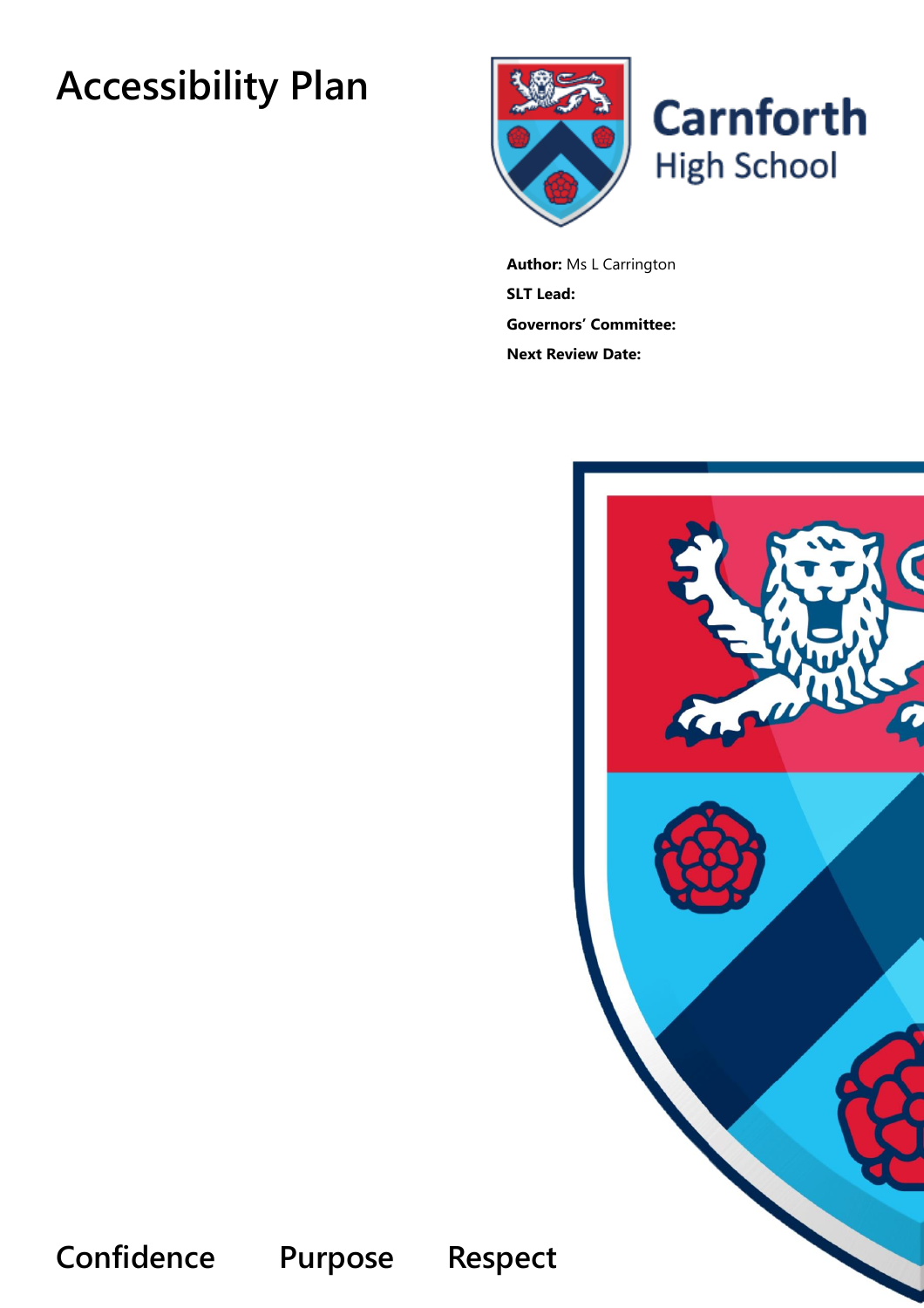# Statement of intent

Carnforth High School seeks to be a fully inclusive school which aims to give every student the opportunity to access a full and broad curriculum and feel valued and included within the school community. Despite the difficulties associated with multiple floors we aim to make all adjustments possible to support full access for students and staff. We are committed to actively promoting equal opportunities with all staff and students.

Aims:

Taking account of the Children and Families Act 2014, Carnforth High School endeavours to promote:

- The participation of children, their parents and young people in decision making
- The early identification of children and young people's needs and early intervention to support them
- Greater choice and control for young people and parents over support
- Collaboration between education, health and social care services to provide support
- High quality provision to meet the needs of children and young people with special educational need (SEN)

In line with the Equality Act 2010 the aims of this policy are to:

- Ensure all students, including those with a disability as defined within the Equality Act, have access to a full and broad curriculum
- Ensure that reasonable and suitable adjustments are made to the physical environment to ensure students with a disability are able to participate fully in school life
- Respond to individual student need to make suitable adaptations to the physical environment
- Overcome potential barriers to learning and assessment for students with a physical or learning disability

#### Admissions: Reasonable Adjustments:

The school's duty to make reasonable adjustments are summarised in the Equality Act 2010 as:

- Where something a school does places a disabled pupil at a disadvantage compared to other pupils then the school must take reasonable steps to try and avoid that disadvantage.
- Schools will be expected to provide an auxiliary aid or service for a disabled pupil when it would be reasonable to do so and if such an aid would alleviate any substantial disadvantage that the pupil faces in comparison to non-disabled pupils.

Carnforth High School is committed to making reasonable adjustments for students with physical disabilities and learning disabilities. These are explained in further detail below.

#### Information of Students' Needs and plans for Accessibility

- Whole staff training is provided to share information on individual students
- Where appropriate, specific advice is provided from advisory services such as the Visual Impairment or Hearing Impairment Team, Occupational Therapy, Physiotherapy etc
- Any parent can make an appointment to see the SENCo team by contacting the school
- Feedback from lesson observations or student tracking activities provide specific support on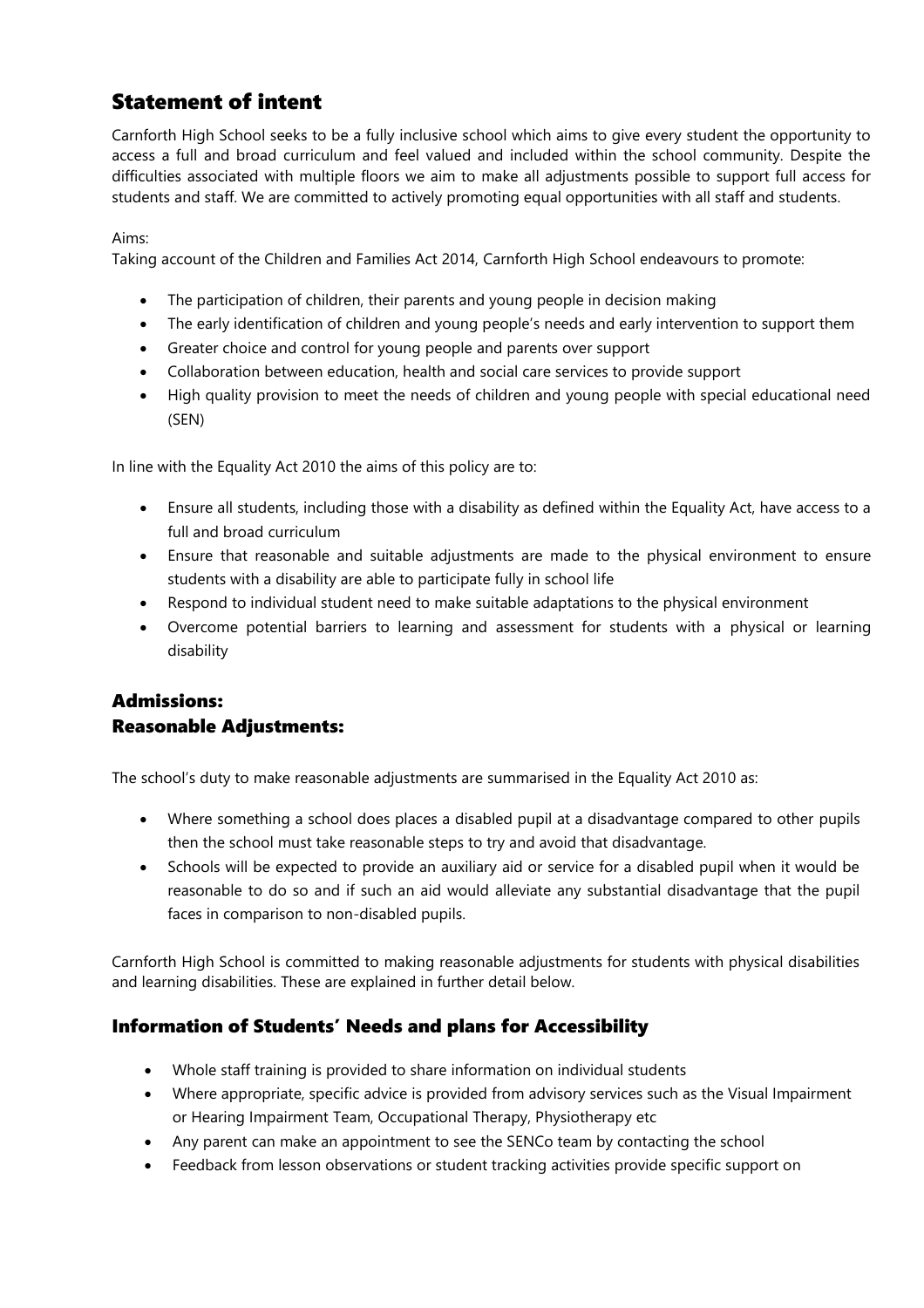improving accessibility where appropriate

• Details of reasonable adjustments to be made by teachers and learning assistants/support staff are provided on SIMS and via student passports or Individual learning records.

## Accessibility and Reasonable Adjustments for Students with Physical Disabilities:

- During transition procedures, the SEN department and Pastoral team request information from previous schools about any physical disabilities.
- The SEN department review all information and arrange for a meeting with the student and family before the point of transition.
- Where the student also has an Education, Health and Care plan, the SENCo attends the relevant review.
- Where appropriate, students have access to physical aids such as adapted equipment and tools in some subject areas eg the prodigy.
- Where appropriate, students have access to ICT to support with visual impairments.
- During the first two weeks of transition, a learning Assistant will track and monitor how well students are accessing the physical environment and report back to the SENCo who liaises with teachers.
- There is a lift providing access to all floors. There are a number of ramps across the site that provide access into and around school.
- Where appropriate, students are permitted to leave lessons 5 minutes earlier than other students with a peer or learning assistant to allow for ease of accessibility across the site.
- All school visits are planned to accommodate any students with physical disabilities and have a named member of staff for support throughout including residential visits and trips.
- Transport arrangements are made with the family or local authority where appropriate so students have easy access to the school buildings.
- Steps and stairs have marked with bright yellow/orange tape. The top and face of the first and last of each flight of stairs has this distinctive bright coloured tape. The outside steps and stairs have been painted with bright yellow paint and the columns in the dining hall have been marked with a contrasting colour in order for students with visual impairments are able to see and avoid them and these have been placed at an appropriate 'student level'

## Accessibility and Reasonable Adjustments for Students with Learning Disabilities

- The SENCo leads the development and management of the provision for students with learning disabilities
- CPD activities are available for staff at regular points throughout the year. This includes Autism awareness, and supporting students with ADHD
- The school promotes dyslexic friendly approaches as an effective way of providing Quality First Teaching for all students
- Support and advice on effective differentiation strategies are provided through training, feedback from observations and learning walks and as part of whole staff training, NQT training and new staff training
- Where appropriate, a modified or alternative curriculum is provided to ensure students have equal opportunities to achieve.
- Regular meeting between SENCo and the Learning Assistants to ensure smooth information flow regarding all students with SEND including students with a disability.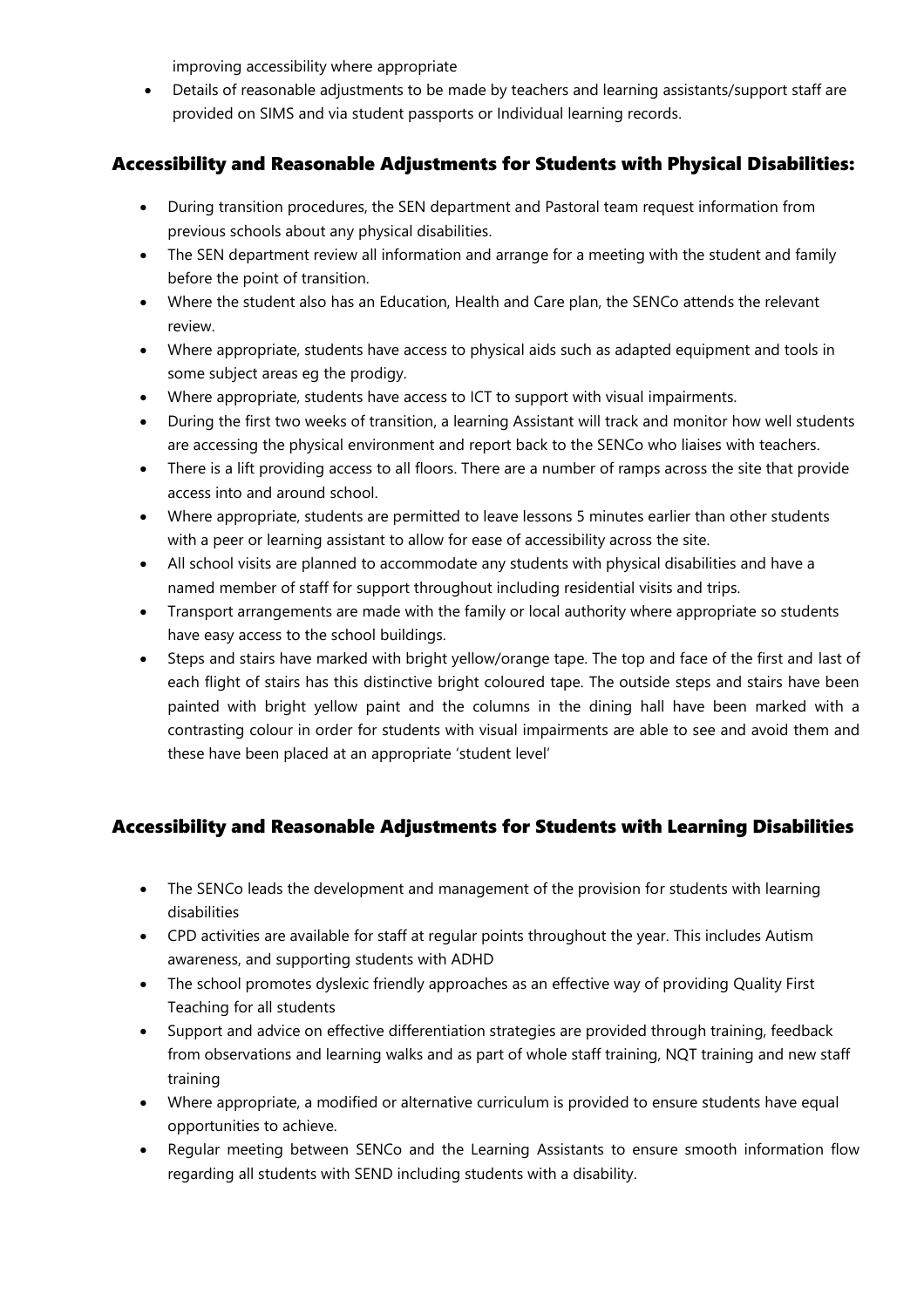- Training to develop inclusive strategies through T&L INSET/CPD sessions
- Staff and governors are aware of their responsibilities and requirements under the new legislation.
- Access is enhanced and provided by effective deployment of Learning Assistants.
- Rooms are carefully considered to ensure that students with a disability have full access to their timetable wherever possible.
- Appropriate lighting has been improved in all areas of the school and re-carpeting areas is on a rolling programme.
- Teachers have been made aware that students with a VI won't be able to see detail on screen in the hall for assemblies, so students will need to sit at the front left, for best access to the screen when videos or similar are shown
- We provide ICT facilities for SEND pupils, including students with disabilities, which reflect and support our current population and are regularly reviewed and upgraded in the light of changed circumstances or new intake.
- School visits take into account students with disabilities. Visits are planned for in advance; an assessment is undertaken of accessibility as necessary.
- We ensure staff have the necessary training to teach and support students with disabilities as necessary, and regularly assess training requirements for new staff or with regards to new need.
- We plan lessons responsive to student diversity. Projects and lessons that educate the whole community of disability, e.g. Enrichment Days.
- We annually review our emergency evacuation policy to ensure that students with a disability or immobile individuals are fully considered.
- We will give due consideration for any new build / major upgrade to incorporate full access arrangements for people with a disability, including suitable furniture (adjustable) and fittings (e.g. non-slip flooring).
- Carnforth High School has good wheelchair access to most of the site meaning that almost all rooms are accessible. All the new build areas of the school have good accessibility, accessible toilets and changing facilities and lift access to all floors. There is a separate medical room and bed near to the accessible showering facilities.
- There is a designated access parking space near the front entrance.
- An audit of the auditory environment has shown good acoustics in the majority of classrooms which are carpeted and have window blinds. The dining room, main hall and gym areas are poor acoustically.
- Policies are available in a print format from school and from the website. All policies can be downloaded and adapted as necessary.
- The school makes use of assistive technology if appropriate to particular students.
- Students with SEN are usually identified in the Year6/7 transition/ liaison window as we personally visit every student in their primary school and speak with Year 6 teachers. Any mid-year transfers are tested on the day of arrival.
- The school will refer to external agencies for assessment or diagnosis as appropriate following consultation with parents/ carers.
- Subject based intervention is usually provided by subject specialist staff. Classroom based support is available through a team of experienced Learning Assistants. Intervention can take place during or after the school day.
- Literacy intervention is available through timetabled lessons and activities, and is a priority of the school designed to promote independent learning and curriculum access. There are laptops available in school to enhance the learning process, and to assist identified students with handwriting and recording difficulties. There is a range of equipment available within school for students with visual impairments. School will consult staff from a variety of external agencies to advise and support across the range of SEND